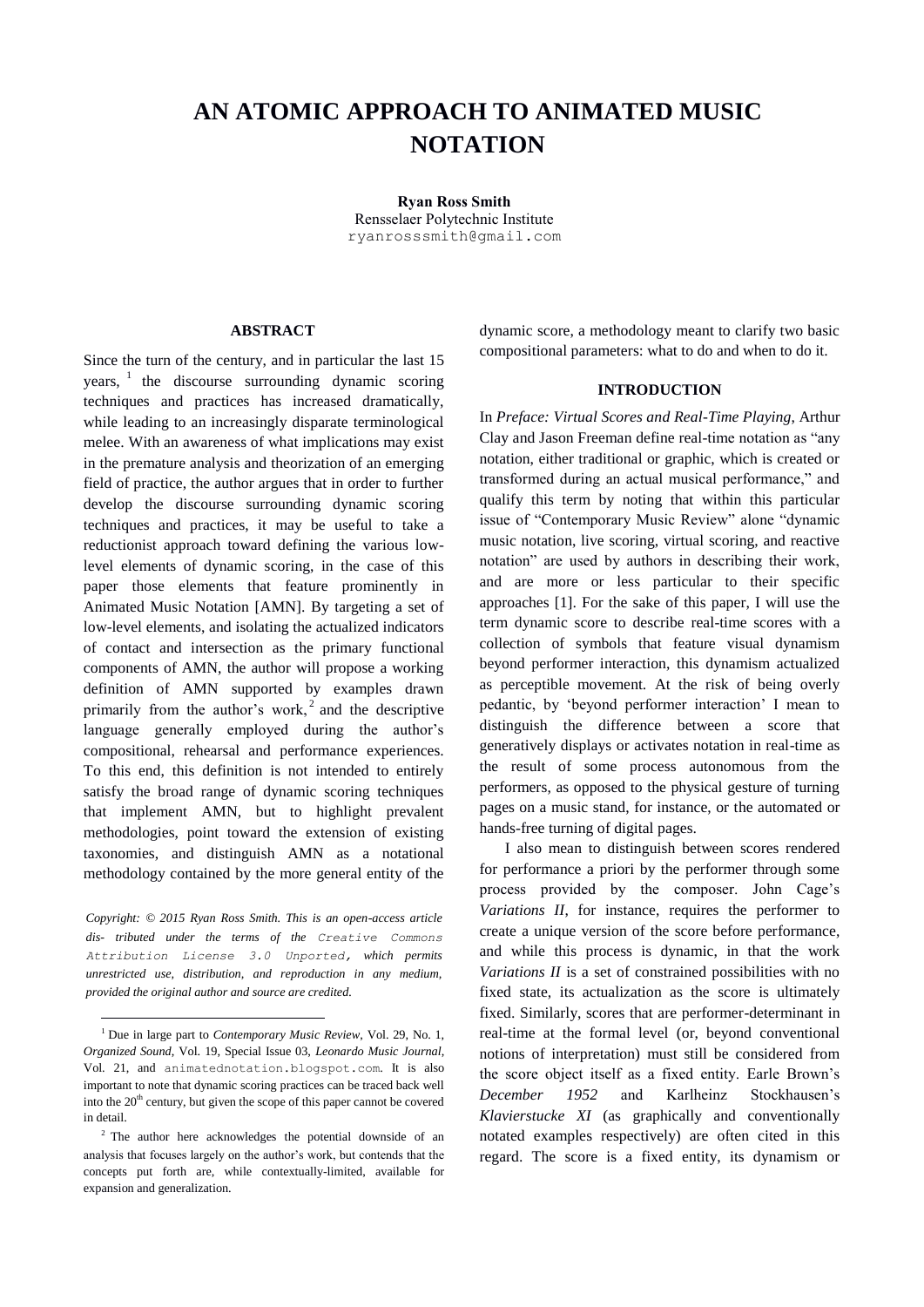mobility largely conceptual, not perceptibly actualized [2].

Within these constraints, certain dynamic scoring practices present problematic actualization models. The scroll scores of Andy Ingamells feature long strips of paper, populated by small, multicolored circles that represent sonic events. In performance, the unrolled scroll is physically pulled, or scrolled, past the ensemble by two assistants. While the element of human interaction is clearly present, the assistants are not performers per se, but simply provide the mechanics necessary toward Ingamells' dynamic requirements autonomous of the performers, the theatricality of it all notwithstanding.

 Similarly, works that involve real-time humancomputer interaction to influence the score, including Harris Wulfson's *LiveScore*, in which the audience, through their interaction "becomes a part of the performance," but "never exactly cross over into the 'proper' domain inhabited by the ensemble performers" [3], or Nick Didkovsky's *Zero Waste*, in which the pianist in tandem with the score application creates "the composition through the act of performance" clearly displays actualized notational dynamism in real-time [4]. The performers do not lead in the conventional sense, but are led through the score by an actualized dynamic process, interactive or otherwise. Returning to Stockhausen, *Klavierstucke XI* (or any conventional score for that matter) may be considered dynamic in terms of its mobility [2], but the cursor, represented here by the performer's eye, is virtual, not actual, or actualized. Simply put, agency lies primarily with the performer to activate or *dynamize* the conventional score, whereas the dynamic score has agency over the performer; movement is perceptible, not *of* the eye, but *to* the eye. While further discussion of the various distinctions between methods of real-time scoring practices may be warranted, it is beyond the scope of this paper. However, within the dynamic score exist the potential for a variety of dynamic representations. AMN will be considered as a form of real-time notation in which the actualization of contact and intersection, which provide perceptible indications as to the specific temporal location of sonic events, are its primary distinguishing feature.

## **BASIC ELEMENTS OF ANIMATED MUSIC NOTATION**

"A graphical method is successful only if the decoding is effective. No matter how clever and how technologically impressive the encoding, it fails if the decoding process fails." – Cleveland and McGill [5]

#### **Introduction**

Several high-level analyses and aesthetic reflections regarding the ontology of dynamic scores have provided

foundational terminologies with which to describe the global functionalities of dynamic scoring techniques, including of course those represented by the wide variety of notational practices<sup>3</sup>. Lindsay Vickery has most recently extended existing score distinctions to include the Rhizomatic, 3D, and Animated scores respectively, distinctions based in part on their high-level functionality and visual design. What is of primary interest in Vickery's current project is the investigation into the perceptible qualities of the dynamic score, including an in-depth account of sight-reading studies, contingent on the "natural constraints based on the limitations of human visual processing," and the impact these constraints may have on communicative clarity, symbolic and functional design [6]. Similarly, David Kim-Boyle has recently investigated issues regarding the impact notational design may have on the relationship between score functionality and audience perception. [7]. These observations begin to enhance the distinction between not only high-level dynamic scoring approaches, and low-level functionalities that lead to their actualization, but suggest that analytics regarding the functional and perceptible effectiveness can be assessed at the symbolic and microfunctional level. To this end, an in-depth, low-level account of AMN specifically is largely absent, its admittedly pedantic particulars assumed, rendering the term AMN itself unfortunately colloquial. 4 I believe that to suggest particular delineations and definitions will lead toward a more rich discourse regarding AMN specifically, and distinguish AMN as a distinct methodology within the broad category of dynamic scoring, while also, through a deliberate focus on the author's own creative practice, suggest that these distinctions may be limited to particular compositional practices. To this end, a reductionist, atomic approach will be used to unpack and define the low-level elements of AMN. This reductionist analysis will not focus on musical content or concept, but target the nuts and bolts, so to speak, including prevalent symbologies and their respective dynamisms, symbol design and interaction, and an examination of actualized indication, including contact and intersection. As a global mapping of AMN practices is beyond the scope of this paper, those

-

<sup>&</sup>lt;sup>3</sup> Scholarly contributions can be largely attributed to the work of Cat Hope, Lindsay Vickery, David Kim-Boyle, Jason Freeman, Pedro Rebelo and Gerhard E. Winkler, among many others, while their artistic contributions, and those within the field of dynamic scoring in general [Páll Ivan Pálsson's animatednotation.blogspot.com and the authors animatednotation.com provide numerous examples] continue to make significant contributions.

<sup>&</sup>lt;sup>4</sup> It has been my admittedly contrary intention with <animatednotation.com>, following the model of <animatednotation.blogspot.com>, to be inclusive regarding the diversity of dynamic scoring practices, regardless of those low-level symbolic and functional requirements I will put forth here.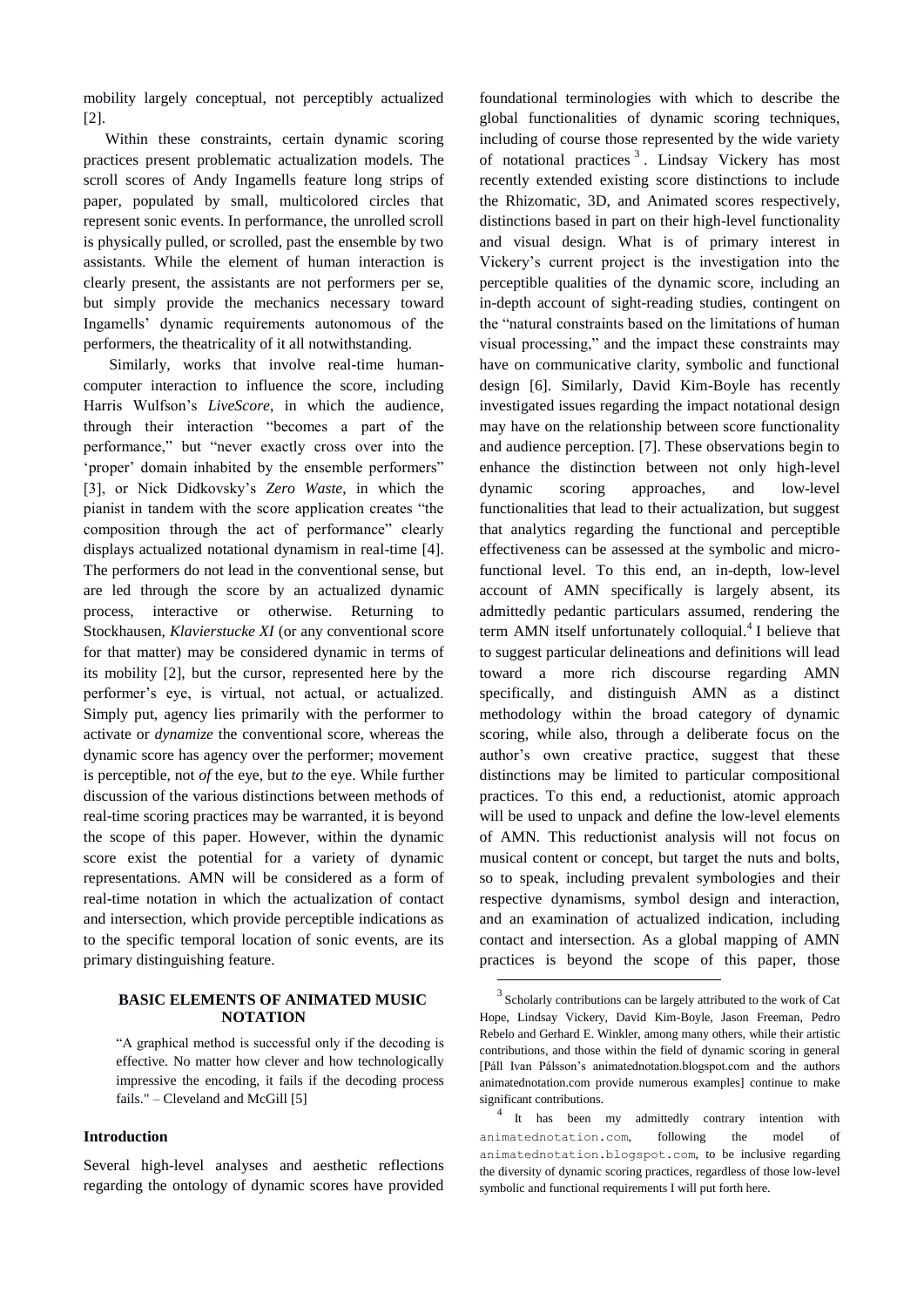notational approaches that most clearly represent a clearly defined symbology, perceptible functionality, and actualized indication will be prioritized.

 The symbolic elements of AMN, with which dynamic functionalities are actualized, can often be reduced to four increasingly complex entities: geometric primitives [primitives], semantically and visually integrated primitives [compound primitives], structures, and aggregates.

## **Primitives**

1

A primitive is an irreducible static or dynamic symbol.<sup>5</sup> A primitive is irreducible when no aspect of its design can be removed without limiting its intended communicative potential. Channeling Goodman to some degree, Vickery writes "One important factor contributing to the efficacy of notation is semantic soundness – the degree to which the graphical representation makes inherent sense to the reader, rather than necessitates learning and memorization of new symbols." [6]. To this end, a primitive, which may be of any shape or size, is often cast as small geometric primitives [circles, squares, rectangles, lines (straight and curved)], favoring extensible clarity over verbose ambiguity. [7] As Gerhard E. Winkler notes, "the different parts of the score to be *reduced* to a number of elements, which can be learned and 'trained' in advance, and which can be seized with 'one glance' immediately during a performance." [8]

 A stationary, or static primitive is referred to as a node, while a stationary or static *line* is referred to as an attack line or play head. A non-line dynamic primitive is referred to as a cursor or attack cursor, while a dynamic line is often referred to as a dynamic attack line or a *swiping* play head (see Figure 1) [9]. Screen boundaries, the physical (or projected) limitations of the score may or may not be treated symbolically, but are necessarily static.<sup>6</sup> Representative images [frogs, spaceships, etc.] are less common, and often serve higher-level purposes, as a visual representation of a particular action to be performed or instrument to be activated, as opposed to the more robust, contextually-variable symbol.<sup>7</sup>



**Figure 1.**  $y = f(x)$  (2012) by Þráinn Hjálmarsson [detail] Example of sonic events represented as static circular nodes, their temporality denoted by the crossing of the dynamic attack lines/swiping play heads.

Two or more primitives can be seamlessly combined in such a way that a secondary primitive enhances or embellishes the primary, creating a compound primitive. For instance, a vertical line intersecting a circular primitive in order to clarify the moment of intersection with a static attack line.

 The visual qualities of a primitive, including size and color, can also be modified to denote changes to the sonic qualities of the corresponding sonic event, insofar as it can still be 'decoded' by the performer [5]. Changes of this type are, from the visual perspective, necessarily linked to the ontology of the irreducible primitive, and so would not be considered compound (see Figure 2).

 Cases where information regarding the qualities of a particular sonic event as prescribed by a primitive appear in conjunction with the primitive, but not visually embedded within it, can still be considered a compound primitive, so long as it clearly references a single instance of a primitive (see Figure 3), as opposed to a modifier, which applies to two or more primitives, and is thus not integrated.

Regions describe a subset of both static nodes and dynamic attack cursors, and are represented by a large primitive, often functionally integrated by intersecting a line (see Figure 5), or its intersection *by* a line (see Figure 6). Regions generally represent an event that is sustained, and/or modified over time. In K. Michael Fox's *Accretion* (2014), the ADSR curve is cast as a notational region, representing relative dynamics in its relation to the static attack line and vertical boundaries (see Figure 4).

<sup>5</sup> The focus here is on those symbols abstracted from, or distinct from conventional symbologies, but this should not presuppose their exclusion in practice.

<sup>6</sup> This refers to the *physical* limitations of the score, not boundaries that may result from letterboxing, for instance, which may be treated dynamically.

<sup>7</sup> In *The Limitations of Representing Sound and Notation on Screen*, Lindsay Vickery develops this through a continuum ranging from the spectrogram [detailed image] to the text score [distilled image]. References to frogs and spaceships is in regards to the particularly interesting experiments in notational design by the S.L.A.T.U.R. collective in Reykjavík, Iceland.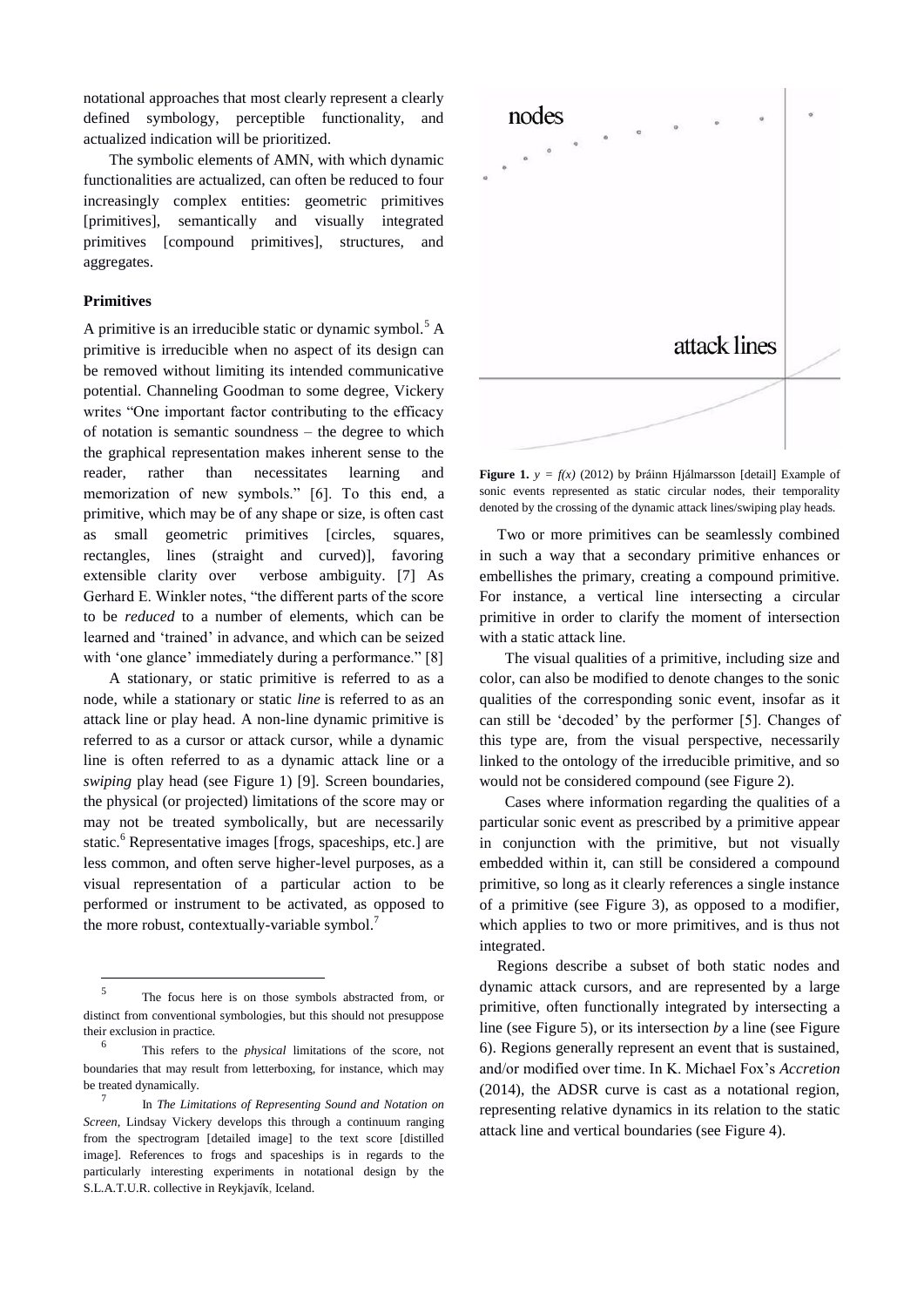

**Figure 2**. *Study no. 10* (2012) by Ryan Ross Smith [detail] Dynamics are embedded within each primitive, represented by relative size.



**Figure 3**. *Spam* (2009) by Luciano Azzigotti [detail] Dynamic markings follow the same speed and trajectory as the symbol they are applied to.



**Figure 4**. *Accretion* by K. Michael Fox (2014).



**Figure 5**. *Cruel and Usual* (2011) by Cat Hope.



**Figure 6**. *Spooky Circle* (2012) by Jesper Pedersen.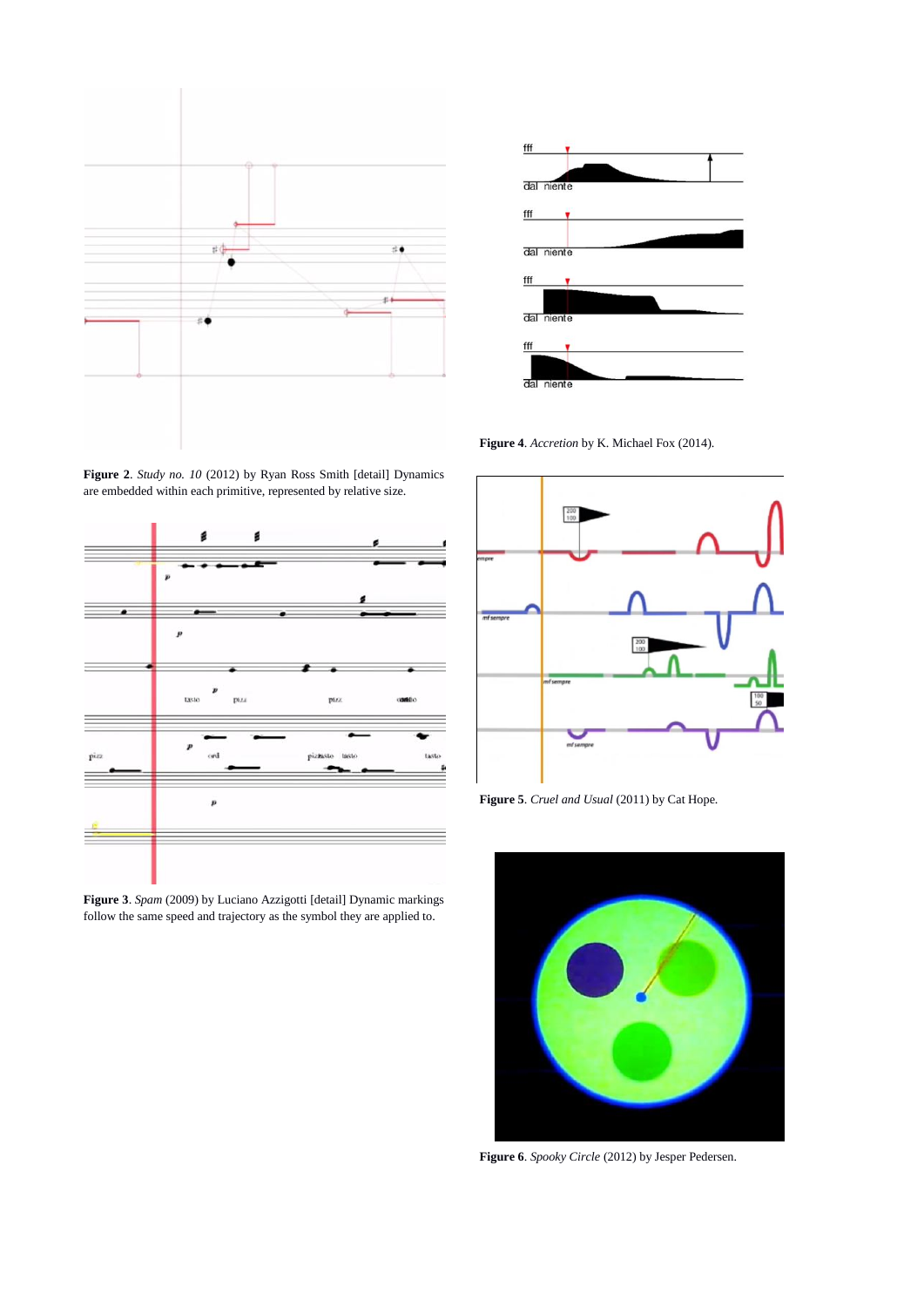#### **Structures**

A structure refers to two or more primitives in some interrelated relationship. This may be represented by an object, for example a line connecting two circular primitives (see Figure 7 [left]), or created through some dynamic relationship between symbols (see Figure 7 [right]). A structure may contain one or more primitives that are not functionally symbolic, but *clarify* functionality and "semantic soundness." [6] Many of the author's radial scores incorporate a rotating line that connects a rotating attack cursor to a central static node. This line has negligible value regarding its notational functionality, but clarifies moments of contact and intersection (see Figure 8). At the lowest level, a single structure may contain the elements necessary to produce an actualized indication of contact or intersection, an AMN capable of determining the temporal location and quality of a sonic event. To this end, an instantiation of AMN will contain at least one structure, which will in turn contain two or more primitives, at least one of which will exhibit dynamic qualities (see Figure 7 [right]).



**Figure 7**. [left] Two circular primitives in a static relationship with one another form a structure. [right] Two circular primitives in a dynamic relationship with one another form a structure.



**Figure 8**. *Study 40.1* [Pulseighteen] (2014) by Ryan Ross Smith [detail] Each of the 18 outer nodes is activated by the intersection by the three attack cursors. The functional structure includes the rotating attack cursors and nodes. The line connecting the attack cursor to the center is a non-essential aspect of the structure, but may improve legibility and clarify functionality.

#### **Aggregates**

An aggregate is the collection of primitives, structures, and their respective dynamisms that corresponds to a single player. Aggregates may be visually displaced or integrated, and may be functionally autonomous (see Figure 9) or dependent regarding its relation to other aggregates (see Figure 10). Aggregates range in complexity from a single, simple structure (see Figure 9) to a set of integrated structures, each comprised of several primitives (see Figure 11 & 12).



**Figure 9**. *Study no. 8* [15 Percussionists] (2012) by Ryan Ross Smith [detail]. Visually displaced, functionally autonomous.



**Figure 10**. *Study 40.1* [Pulseighteen] (2014) by Ryan Ross Smith. Visually displaced, functionally dependent.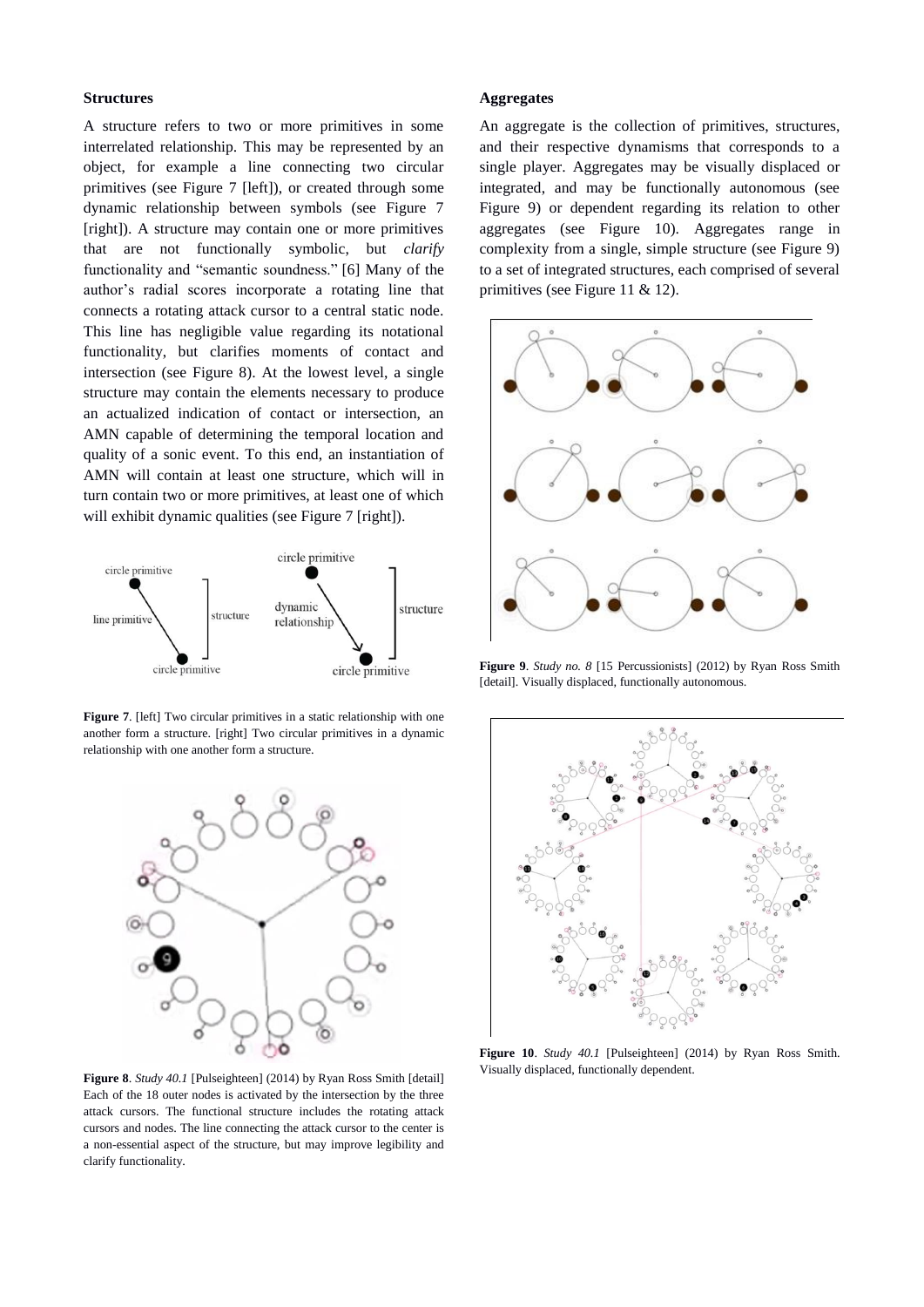It is important to note that autonomous aggregates that appear to be visually integrated with other aggregates does not necessarily imply any functional integration, dependence or influence (see Figure 9).



**Figure 11**. *Study no. 31* (2013) by Ryan Ross Smith. Each aggregate (including one of the seven concentric circles, four dynamic 'barbells,' and single rotating attack cursor) is functionally autonomous, but visually integrated, in that each aggregate seems to *encapsulate* smaller aggregates.



**Figure 12**. *Study no. 40.3* [pulseven] (2014) by Ryan Ross Smith [detail] Each numbered aggregate (numbers corresponding to players) is dependent on the central aggregate for particular functionalities throughout the piece. The central aggregate is a *collective* aggregate, in that it is accessible by more than one player.

Furthermore, the distinction between autonomous and dependent aggregates is necessarily independent from any global functionality imposed by the score generator, as all elements of the score are necessarily dependent on the score generator for their actualization.

## **Traversal Duration**

Traversal duration refers to the time it takes for an attack cursor to move from its starting point to the point of contact or intersection. Traversal offset refers to the distance a cursor, or line, travels over the course of the traversal duration (see Figure 13). Cursor traversal must be perceptible, or trackable, in order that the performer can clearly gauge the arrival of an incoming cursor and prepare for the moment of attack, and traversal duration and cursor offset must be considered in conjunction toward this end. Lindsay Vickery considers these issues in depth, suggesting that "at scroll rates greater than 3 cm per second the reader struggles to capture information" [6]. A concatenation of nodes or cursors may extend the potential ranges of both the traversal duration and cursor offset, due in part to the regularity or *feel* that concatenation may evoke (see Figure 8). Furthermore, these particular limitations of legibility can be exploited to create, as Winkler notes "'stress' or even 'frustration'" for the players, a music *and* theatrical disruption [8], and explore the extremities of such realtime practices [10].



**Figure 13**. *Accretion* (2014) by K. Michael Fox [detail] In this example, traversal duration impacts not only onset, but the performer's current 'location' within a sustained or continuously-modified event, represented here as a region.

#### **ACTUALIZED INDICATION**

## **Contact**

"...the true nature of things may be said to lie not in things themselves, but in the relationships which we construct, and then perceive, between them." – Terence Hawkes [11]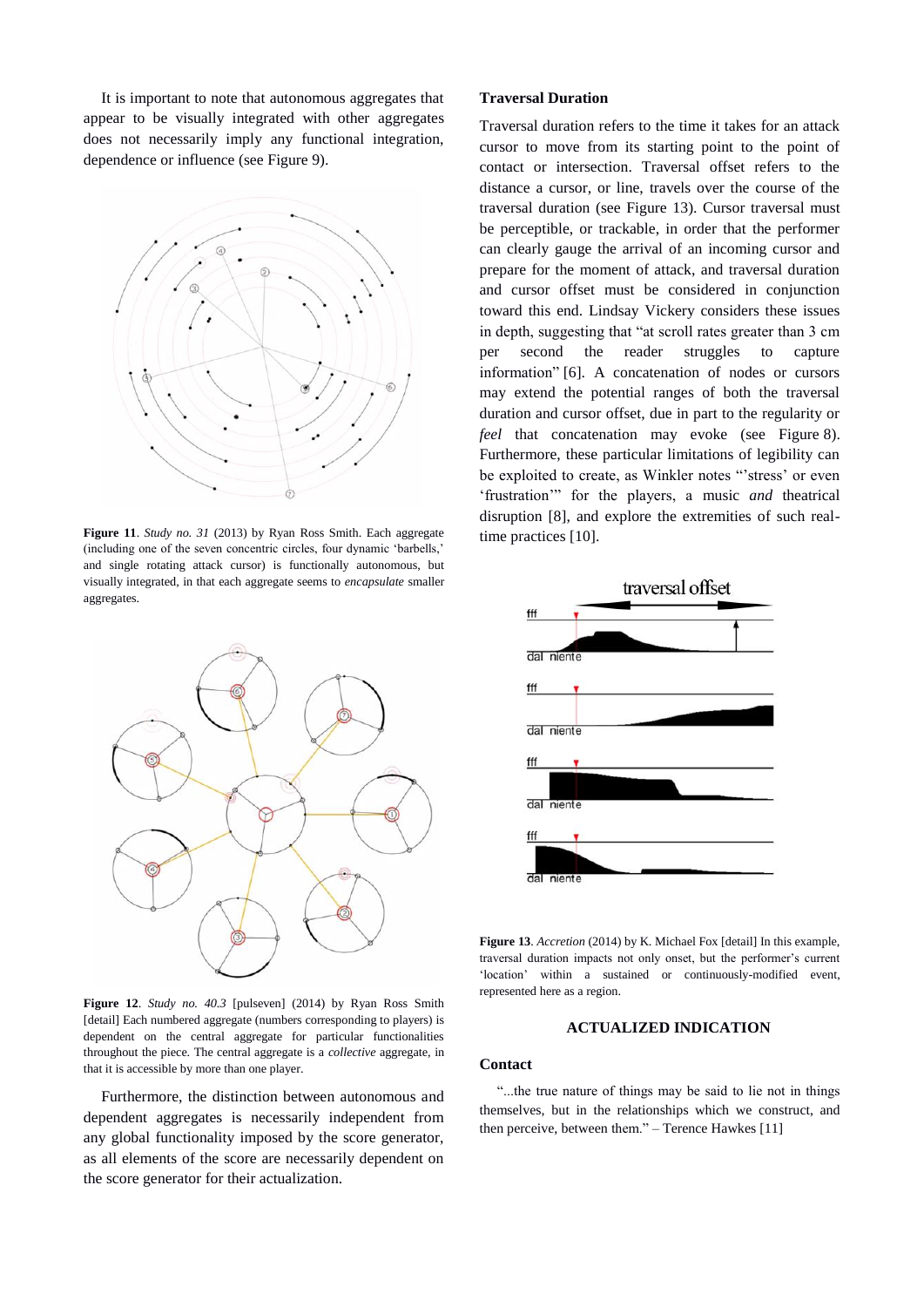Actualized indication refers to a particular methodology by which the temporal location of a sonic event can visually represented with a high degree of specificity. While the history of notation provides myriad ways to locate a sonic event, this section will deal with only those that best distinguish those functionalities necessary to AMN: contact and intersection.

 Contact is the "union or junction of surfaces" [12], and 'surfaces' will here refer to the boundaries of any object, visually defined by its own delineated boundaries [13]. In *Features and Objects in Visual Processing*, Anne Treisman writes "…boundaries are salient between elements that differ in simple properties such as color, brightness, and line orientation but not between elements that differ in how their properties are combined or arranged" [14]. In other words, in order for two objects, or symbols as it were, to appear to come into contact with one another, their respective visual representation must be well defined, differentiated, and at least one must demonstrate dynamic qualities.

 The physical gestures of performers and conductors alike most clearly represent the *concept* of contact as a meaningful, perceptible action. The conductor's baton 'bouncing' off a virtual or imaginary boundary elicits a predetermined response based on score location and intensity; The violinist's quick breath and head snap cues an upcoming unison entrance; the guitar player jumps off the drum kit at the correct time in order to make contact with the floor at the following downbeat. These physical gestures of contact, their necessary 'setup,' as (un)subtle as they may be, within virtual and physical constraints, more or less clearly convey a bundle of performance instructions in reference to, but beyond any conventional notion of notation; in other words, the speed at which the violinist snaps her head back, and the amplitude of 'sniff volume' may determine not only the moment of attack, but relative dynamic, tempo, and other less quantifiable parameters (smooth or jagged, heroic or melancholic, etc.); A set of dynamic qualities represented by perceptible movement.

 The moment of contact as a notational indicator is not new, nor dependent on digital media, $^8$  but does suggest a method whereby these interactions can be actualized with a high degree of temporal specificity, even in a generative context, and effectively transfer temporal agency from the performer to the score.

 *Contact* in the context of AMN is represented by the collision of two symbols, actualized as surface juncture. Contact can occur between objects of any shape or size,

-

with at least one exhibiting dynamic qualities. The moment at which contact occurs signifies that some sonic event is to be performed by the player.

One of the most common methods of contact includes a [dynamic] attack cursor making surface contact with a [static] node or play head. In these cases, contact occurs at the moment the cursor's boundary collides with the node or play head's boundary, followed by the cursor reversing its previous trajectory, appearing to bounce of the node, moving away in some other trajectory or simply disappearing. The cursor will not penetrate the node's boundary, and often follows a consistent trajectory (see Figure 14).



**Figure 14**. *Contact*: Dynamic attack cursor and static play head.

#### **Intersection**

Intersection, as an actualized indicator, consists of a [dynamic] attack cursor intersecting a [static] node or play head. This functionality requires the cursor to penetrate the node or play head, the cursor often continuing on in the same direction following intersection (see Figure 15). Intersection is often utilized for sustained or continuously modified events, and is regularly represented by a region. For continuously modified events, the alignment of the centroid is not applicable, but the position of the attack point (line or node) within the region. In Cat Hope's *Cruel and Usual* (2011), sustained tones are represented by regions in the form of straight and curved lines, their position in relation to the fixed attack line determining the relative degree to which the current pitch is detuned (see Figure 5).

Related to this functionality is the aforementioned dynamic attack line, or swiping play head, in which the nodes are rendered static, the moment of attack determined by the attack line *intersecting* the node, although the general functionality is similar (see Figure 16) [5].

<sup>8</sup> From Max Fleischer to Karaoke, player piano rolls to Guitar Hero, contact and intersection have been the basis for a variety of media applications of real-time notational approaches throughout the  $20<sup>th</sup>$ century.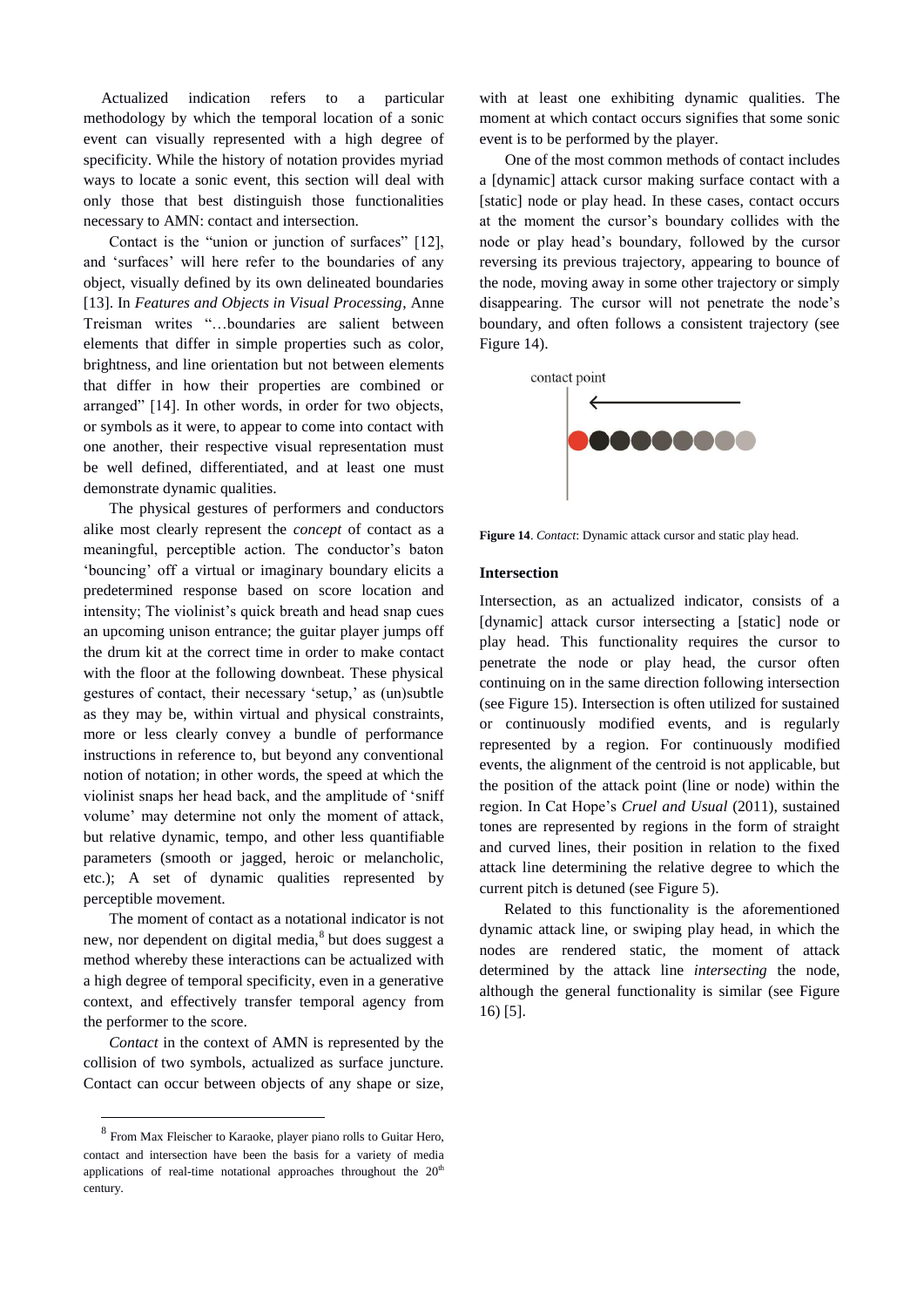

**Figure 15**. Intersection: Dynamic attack cursor and static play head.



**Figure 16**. Intersection: Dynamic attack line, or swiping play head, and static node. Similar to the previous example, an event occurs at the moment the line aligns with the node's center.

Certain design schemes and functionalities may render these distinctions negligible. For instance, a node and cursor of relatively small size may make the *exact* moment of contact or intersection difficult to perceive, which often occurs with a concatenation of nodes or cursors [6].

 A less common but similarly effective actualized indication includes the convergence by a dynamic cursor on an encapsulated static node. This describes the relationship between a dynamic cursor of similar shape to a static node sharing the same center, beginning larger, and diminishing in size until it makes contact with the node. Contact occurs when the inner boundary of the cursor reaches the outer boundary of the node (see Figures 17, 18 & 19).



**Figure 17**. Convergence: Dynamic attack cursor and static node.



**Figure 18**. *Study no.16* [NavavaN] (2013) by Ryan Ross Smith. Red rectangles [attack cursor] converge on the black rectangles [static node] to denote the moment of attack.



**Figure 19**. *Study no.16* [NavavaN] (2013) by Ryan Ross Smith [detail].

#### **CONCLUSION**

AMN is a form of dynamic notation that utilizes actualized contact and intersection between two or more symbols to denote the temporal location of sonic events. The purpose of this paper has been to propose a distinction between the low level elements [primitives, structures, aggregates, and actualized indication] that distinguish AMN as a particular notational methodology, and the dynamic score as a container which AMN and other approaches are realized, largely framed its utilization by the author to obtain temporal specificity. The continued expansion of this reductive analysis may lead to not only further this distinction, but to suggest a terminological and functional foundation from which one can clearly and consistently explain "how the system works" [8], and present possibilities for tactical subversion.